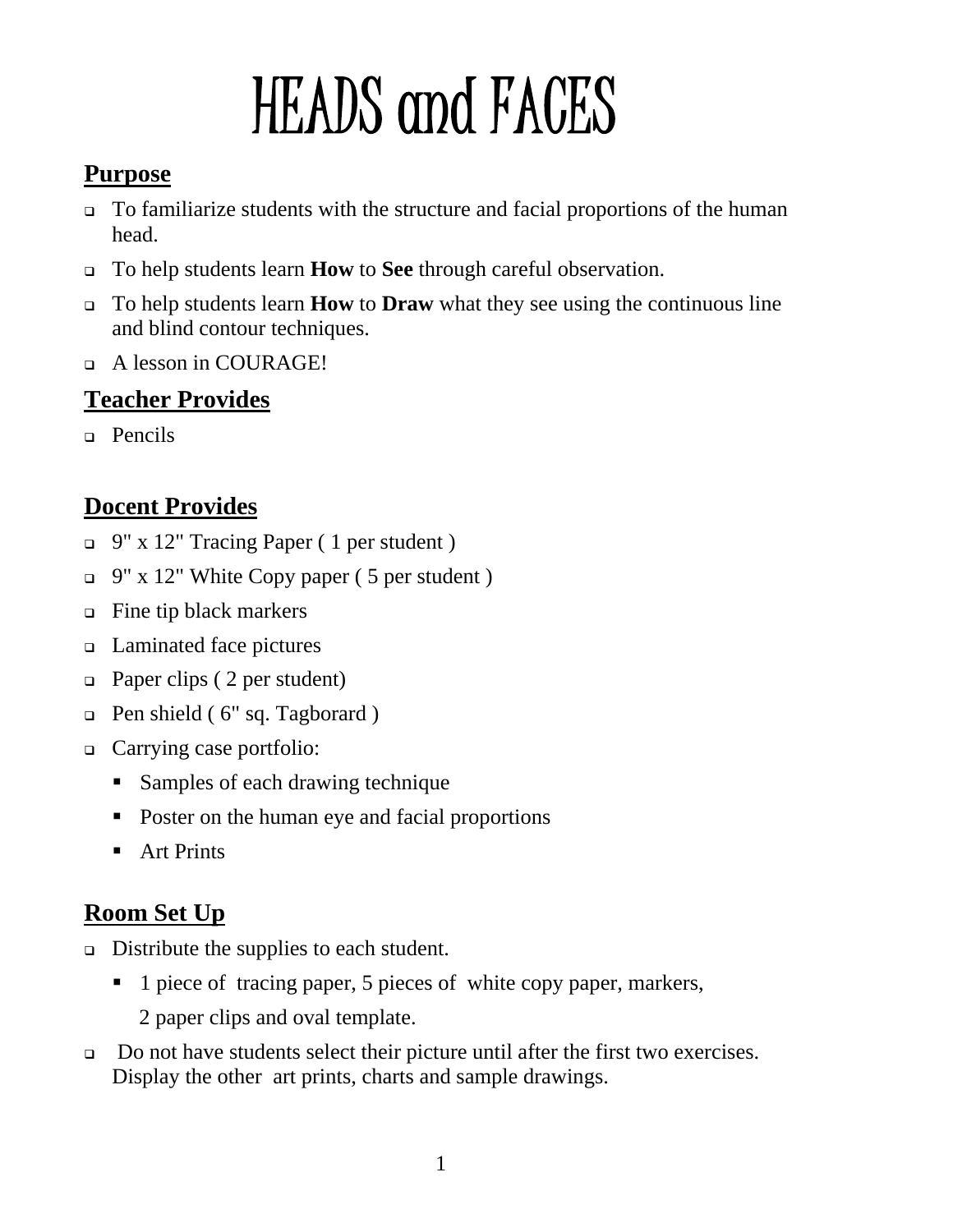## **Introduction**

- Learning to draw is learning to see! Today, we are going to try some new ways of drawing the human face. Some of our drawings will look strange and different….but they will be interesting to look at.
- We will do lots of practice drawings today. Don't worry about how good or bad your drawings are, we are not going to produce a masterpiece right away..not today anyway!
- You can draw better if you are relaxed and quiet. This is the hardest thing to do but it really helps. Please be courteous and do not talk during the lesson. You will need to pay attention to what you are seeing; and trust what your eyes are seeing. You must look more closely at what you are drawing than you have ever had to look at anything before. Don't rely on your memory!

## **Structure of the Face**

- Docent to demonstrate on board.
- Basically egg-shaped (ovular) Trace shape onto blackboard with template.
- With pencil, measure on your own head the distance from inside corner of eye to bottom of chin; mark with your thumb where chin hits pencil. Hold that measurement, raise pencil and compare first distance (eye level to chin) with distance from eye level to top of head (feel across from end of pencil to top most part of head). The two distances are approximately the same.
- The average head is divided into two equal parts. Upper half reaches to top of scalp; lower half to point of the chin.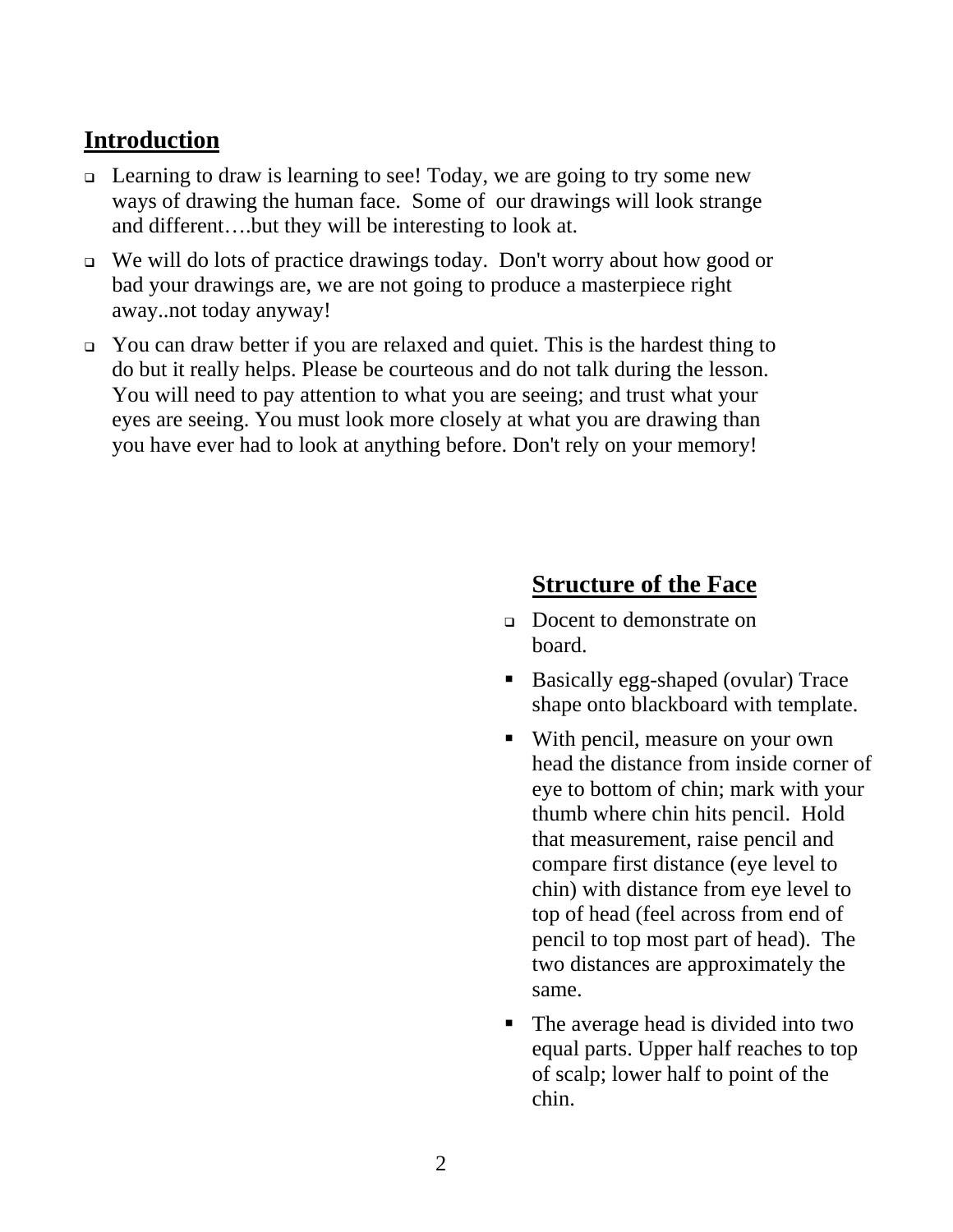## **Draw in features -White Drawing Paper #1**

#### **Eyes**

- Line dividing head into two equal parts passes through the corners of the eyes.
- Distance between the eyes  $=$  the width of an eye  $=$  width of nose!
- Eye has an upper and lower lid. Lashes are attached to the lids.
- Not all of eyeball shows... lid covers it in part.

#### **Eyebrows**

• Draw in line over each eye for eyebrow.

#### **Nose**

• One-half way between chin and eyebrows. Draw end of nose only. Shadows give nose its triangular shape.

#### **Mouth**

- Bottom of lip is half-way between tip of nose and chin. Can draw just two lines, Middle and bottom lip line.
- Some lips full, some thin…. But all have same general shape.

#### **Ears**

- Extend from eyebrow line to end of nose!!! Bigger than you think.
- How come we don't hear better?

#### **Neck**

A sturdy, simple column.

Each face you see is different and tells a different story. A drawing is not like a photograph. It needn't include every detail. Keep it simple. Sometimes just a few simple lines can suggest a lot.

#### DRAW WHAT YOU SEE!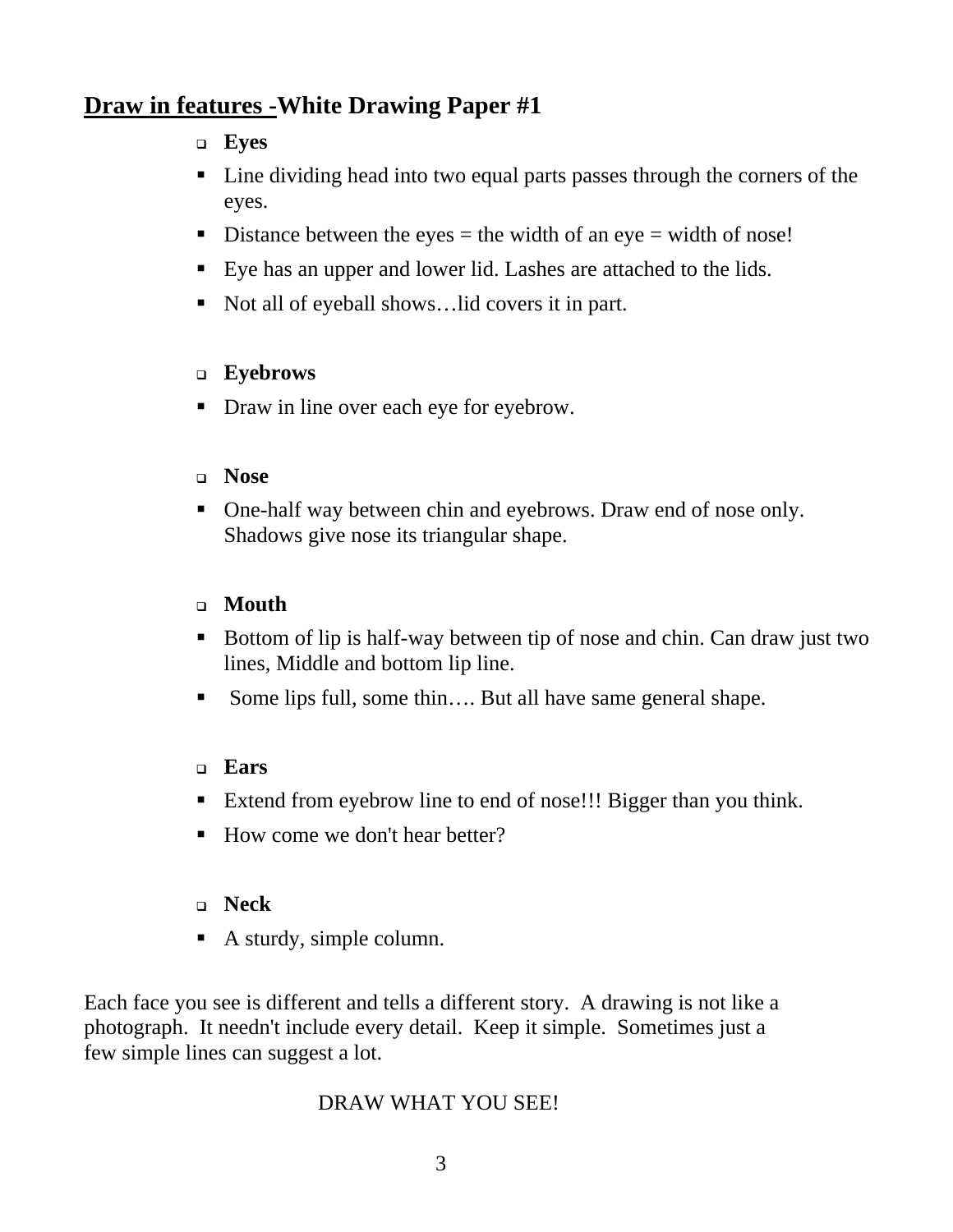## **White Drawing Paper #2**

## **Write a Face- Let's have some fun with a face!**

- Trace an oval shape onto paper with template.
- Make a very light outline drawing of a face with your pencil on your paper.
- Outlines of eyes, nose, mouth, ears- remember what we just learned about the placement of the facial features. Eyes half way down etc.
- Using your marker, write directly over those pencil lines, spelling out in cursive, the name of the feature.
- Vary the slant or size of your handwriting.
- Have fun with a crazy hairdo!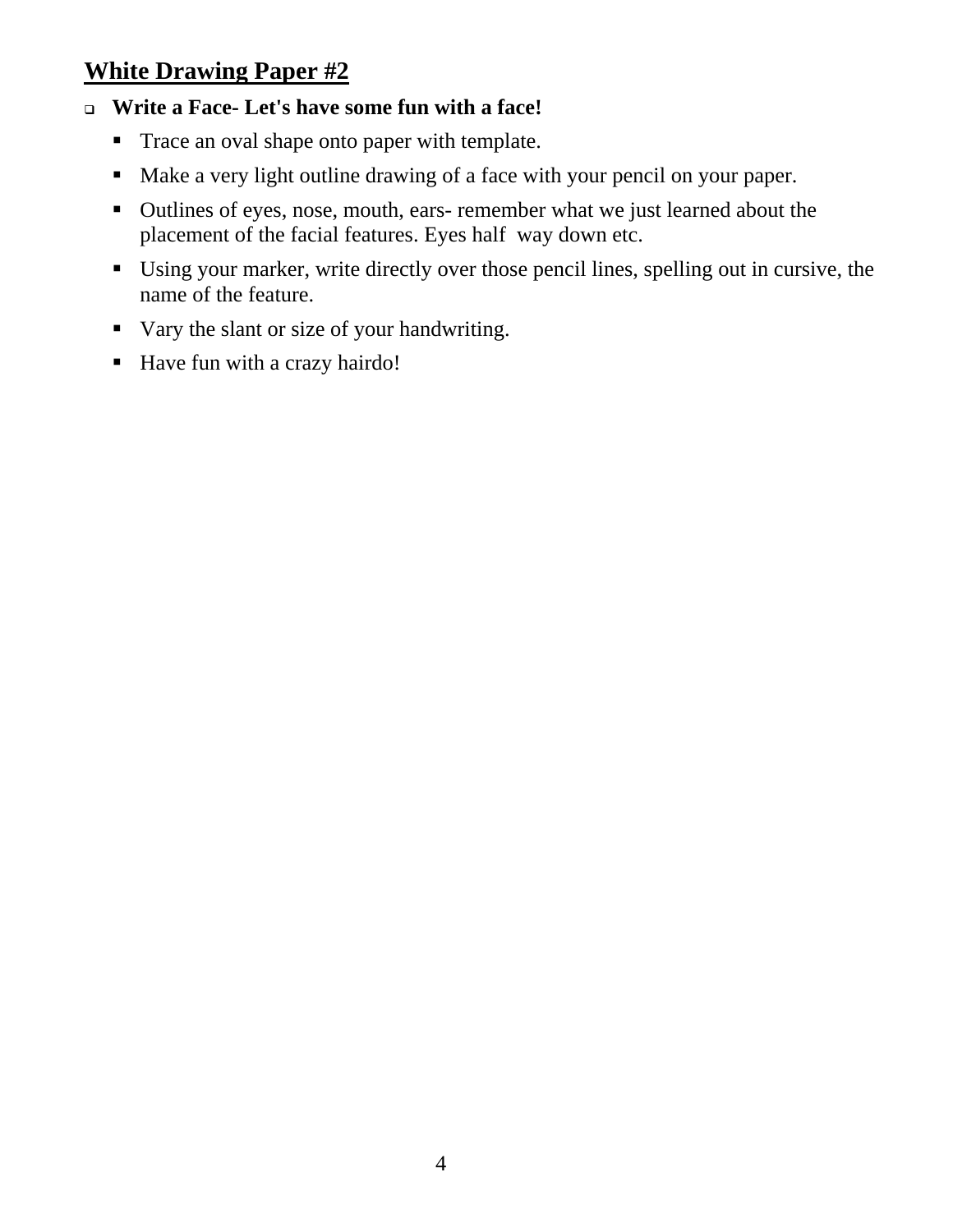## **Tracing Paper**

- **Continuous line drawing- demonstrate on board with wider marker** 
	- Have students come up table by table to select a laminated picture of a face.
	- Paper-clip tracing paper to picture.
	- Do a continuous line drawing of the face starting with the eyes. Do NOT lift up your marker from the paper until totally completed. Docent should use a wider felt pen.
	- Let them know that they can cross back and forth over their lines but do not lift up!
	- Now students do theirs.
	- Look closely and carefully and draw slowly.

## **White Drawing Paper #3**

#### **Continuous line drawing** - **SEPARATE PAPER FROM PICTURE.**

- Use same picture or change with a neighbor.
	- Start with the eyes and work your way out.
	- Move your pen at the same speed as your eye.
	- Repeat above procedure (ok to look back and forth)
	- Draw each strand as if each piece is a separate line.
	- No talking, this takes concentration.

LOOK HARD AND CLOSE LET YOUR EYE FOLLOW EVERY "IN" and "OUT" GO EVER SO SLOWLY